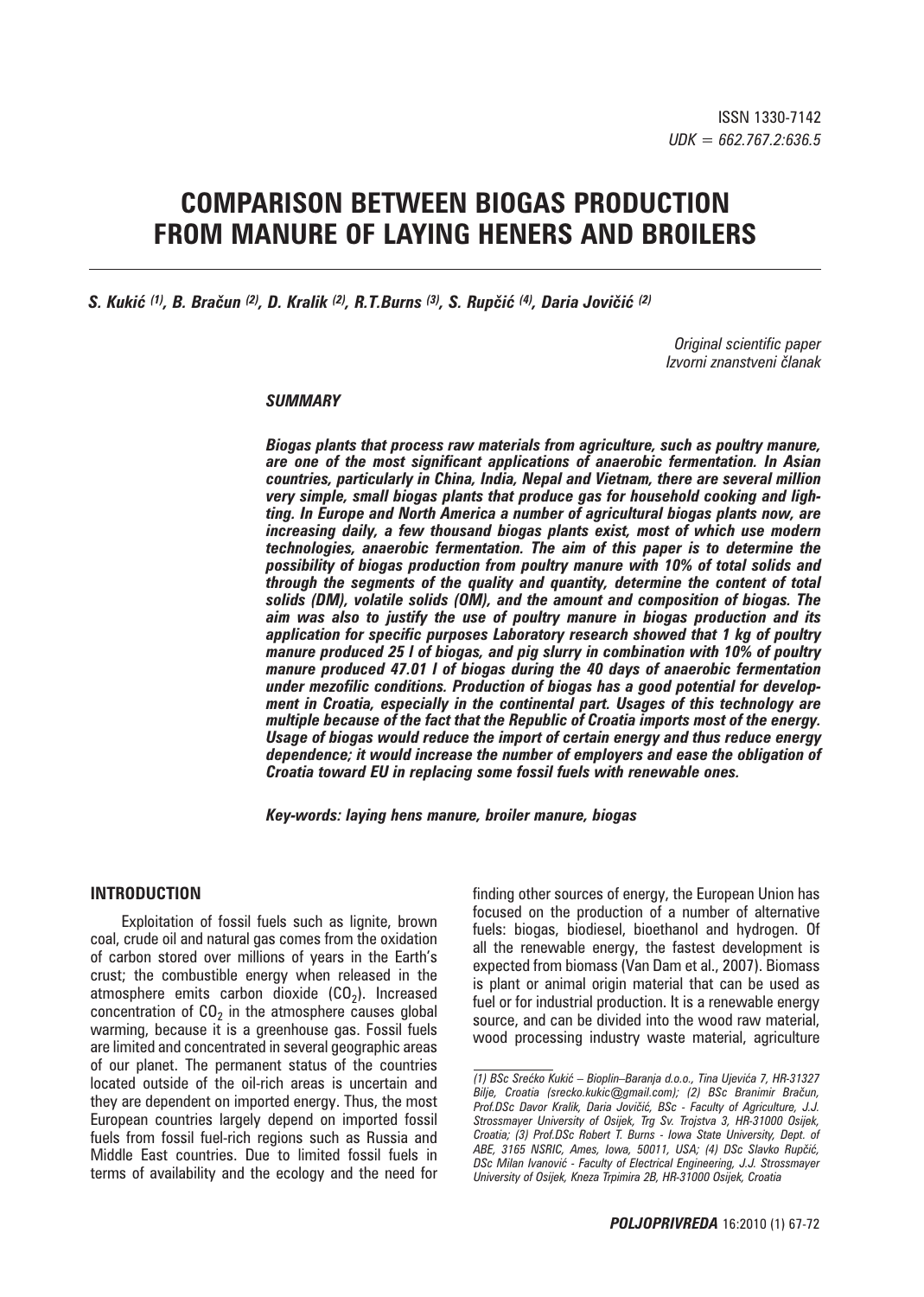(straw, corn, dry corn stems, seeds and shells), animal (feces, and carcasses) and waste (green waste fraction of home, biomass gardens and parks of urban areas and sludge from waste water collectors).

There are two process groups of energy production from biomass sources. These are biochemical processes, such as fermentation and anaerobic decomposition, and the result are biofuels such as biothanol, biodiesel and biogas; thermo chemical processes such as combustion, where the energy is directly produced.

Biogas is produced by anaerobic fermentation of biomass, consists of methane and carbon dioxide in a ratio of 2: 1 and with a certain amount of hydrogen sulphate, nitrogen and hydrogen (Ciborowski, 2007; Chankaya and Pajabapaiah, 2004). Biogas can be used as fuel to run different types of internal combustion engines or refined by combustion as a substitute for natural gas in households and industry (Spajić et al., 2009).

The goal of biomass usage is to use solar energy built into the plants through photosynthesis, and through them in animals. Annually photosynthesis on Earth produces about  $2x10^{11}$  tons of volatile solids which is  $3x10^{21}$  J of potential energy. That is several times more than the present world demand of energy. Of course, only a small fraction of volatile solids can be converted into energy. Ecological aspects of the use of biomass are most evident in the circulation of carbon. Namely, the carbon "trapped" in the process of photosynthesis through a transformation of biomass into the atmosphere returns to it almost in the same year and it is absorbed, unlike fossil fuels, where the amount of carbon and other organic components, stored millions of years in the Earth's crust, are released almost in an instant causing long-term climate change (Hoogwijk et al., 2003).

# **MATERIAL AND METHODS**

In this research we used poultry manure from broiler farm - floor method of keeping, laying hen - cage method and pig slurry from pig farms. The research consisted of three groups in three replicates. Control group was unseparated pig slurry. Experimental groups were: a) laying hen manure mixed with water and, b) broiler manure mixed with pig slurry. The process of anaerobic fermentation is carried out in a discontinuous process under mesophilic conditions (40º C) with the retention time of 40 days. Content of total solids in the samples was determined by drying 100 g of fresh material in fertilizers dryer at 75º C up to constant weight, and than calculated. The total content of ash and volatile solids was determined by combustion in furnace at 550º C for three hours.

Biogas produced through the saturated solution was collected in flooded graduated containers. The amount of gas was daily collected. Biogas produced was analyzed with gas chromatograph Varian 3900 by a modified method HRN ISO 6974-4:2000. The amount of N,  $CO<sub>2</sub>$  and CH<sub>4</sub> was determined.

# **RESULTS AND DISCUSSION**

# **Total solids and volatile solids content**

Determined concentration of total solids (TS) before fermentation varies, which is expected due to different manure (pig-poultry) and a different production (cage laying hens, floor straw broilers).

Broiler manure had the highest expected amount of total solids, which is in positive relation with the methods of keeping (straw as bed) and the dynamic of cleaning (the system all in and all out every 60 days). Analyzing broiler manure before fermentation following amounts of total and volatile solids were determined (Table 1).

# **Table 1. Content of TS and VS in broilers manure**

*Tablica 1. Udio ST i OT u brojlerskom stajnjaku*

|                          | Broilers - Broileri                                                          |       | Broilers - Broileri |                                                 |                                  |  |
|--------------------------|------------------------------------------------------------------------------|-------|---------------------|-------------------------------------------------|----------------------------------|--|
| <b>Samples</b><br>Uzorak | Total solids, TS %)<br>Average TS (%)<br>Prosiek ST (%)<br>Suha tvar, ST (%) |       | Samples<br>Uzorak   | Volatile solids, VS (%)<br>Organska tvar OT (%) | Average VS (%)<br>Prosjek OT (%) |  |
| B <sub>1</sub>           | 75.00                                                                        |       | <b>B</b> 1          | 86.89                                           |                                  |  |
| <b>B2</b>                | 77.21                                                                        | 76.46 | <b>B2</b>           | 87.90                                           | 87.08                            |  |
| <b>B3</b>                | 77.18                                                                        |       | <b>B</b> 3          | 86.44                                           |                                  |  |

Laying hen manure had expected high amount of total and volatile solids, and the results obtained are almost identical to Benčević (1993), where the concentration of total solids in the manure were 25.3%,

and the volatile solids 72.8%. Analysis of laying hen manure before fermentation following amounts of total and volatile solids was determined (Table 2).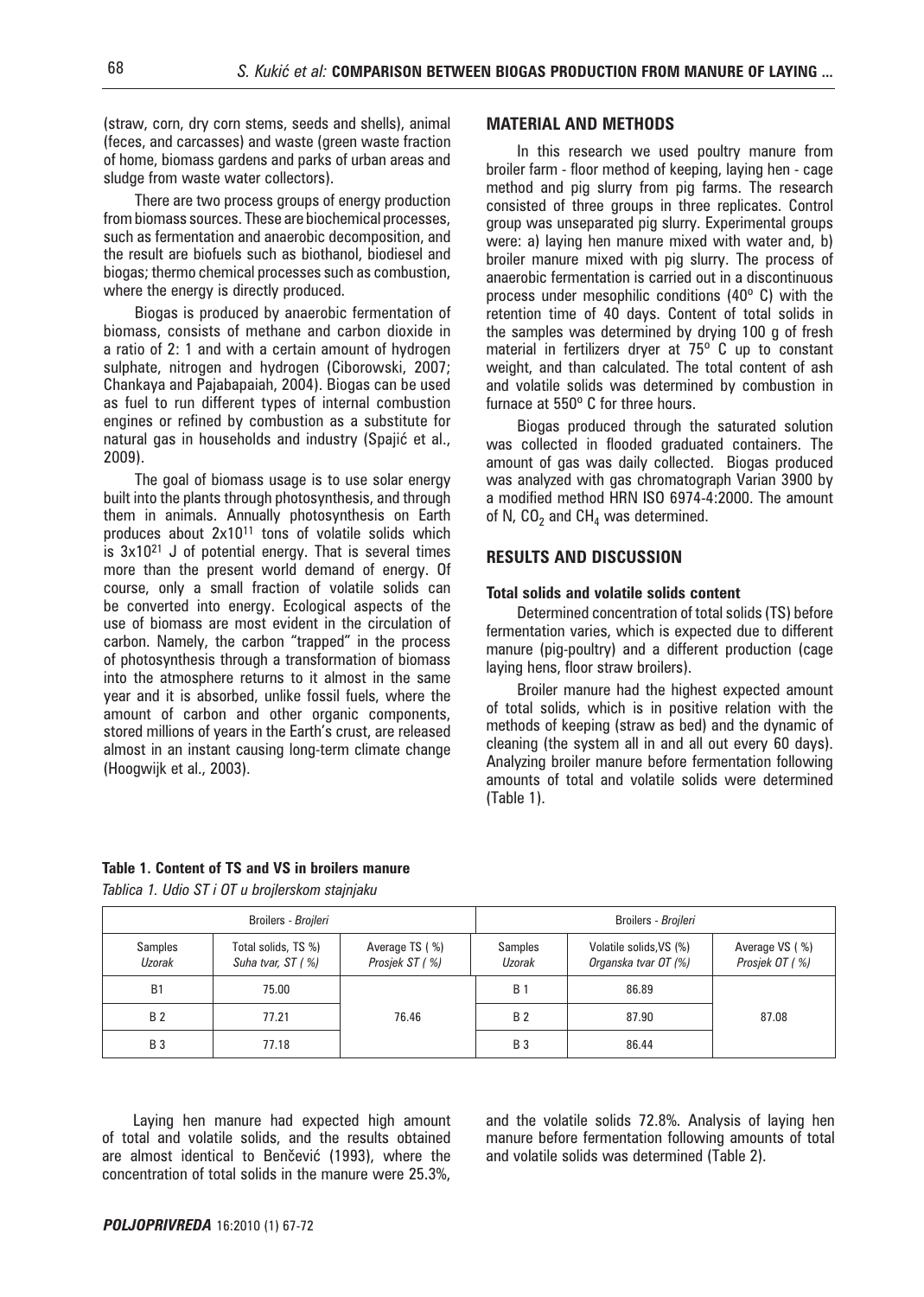# **Table 2. Content of TS and VS in laying hens manure**

*Tablica 2. Udio ST i OT u izmetu nesilica*

| Laying hens manure - Izmet nesilica |                                           |                                                              | Laying hens manure - Izmet nesilica |                                                 |                                  |  |
|-------------------------------------|-------------------------------------------|--------------------------------------------------------------|-------------------------------------|-------------------------------------------------|----------------------------------|--|
| Samples<br>Uzorak                   | Total solids, TS (%)<br>Suha tvar, ST (%) | Average TS (%)<br><b>Samples</b><br>Prosiek ST (%)<br>Uzorak |                                     | Volatile solids, VS (%)<br>Organska tvar OT (%) | Average VS (%)<br>Prosiek OT (%) |  |
| H1                                  | 26.22                                     |                                                              | H1                                  | 78.57                                           |                                  |  |
| H <sub>2</sub>                      | 25.79                                     | 26.15                                                        | H <sub>2</sub>                      | 84.26                                           | 81.58                            |  |
| H <sub>3</sub>                      | 26.44                                     |                                                              | H <sub>3</sub>                      | 81.90                                           |                                  |  |

Pig slurry as a control group, but also the mixing material, has the lowest expected concentration of total solids due to the fact that it is not separated, thus rich in water. The content of volatile solids in the analysed samples is higher than those in Benčević (1993) by 20-40% and has average of 75%. Analysis of pig slurry before fermentation of the following contents of total and volatile solids was determined (Table 3).

## **Table 3. Content of TS and VS in pig slurry**

*Tablica 3. Udio ST i OT u svinjskoj gnojavci*

| Pig slurry - Svinjski gnoj |                                                                               |      | Pig slurry - Svinjski gnoj |                                                 |                                  |  |
|----------------------------|-------------------------------------------------------------------------------|------|----------------------------|-------------------------------------------------|----------------------------------|--|
| <b>Samples</b><br>Uzorak   | Total solids, TS (%)<br>Average TS (%)<br>Suha tvar, ST (%)<br>Prosiek ST (%) |      | Samples<br>Uzorak          | Volatile solids, VS (%)<br>Organska tvar OT (%) | Average VS (%)<br>Prosjek OT (%) |  |
| BPS <sub>1</sub>           | 3.16                                                                          |      | BPS <sub>1</sub>           | 83.69                                           |                                  |  |
| BPS <sub>2</sub>           | 2.29                                                                          | 2.98 | BPS <sub>2</sub>           | 66.35                                           | 74.88                            |  |
| BPS 3                      | 3.49                                                                          |      | BPS <sub>3</sub>           | 74.60                                           |                                  |  |

BPM experimental group of broilers was obtained by mixing 450g of pig slurry and 50g of broiler manure which resulted in an average of 9.99% of total solids content. Also, the amount of volatile solids content of an

average of 82.34% is expected given the high percentage of volatile solids in the base materials. Analysis of laying hen manure before fermentation of following amounts of total and volatile solids was determined (Table 4.).

## **Table 4. Content of TS and VS in the mix of broiler manure and pig slurry**

*Tablica 4. Udio ST i OT u mje{avini brojlerskog stajnjaka i svinjske gnojovke*

| Mix of broiler manure and pig slurry |                                           |                                  | Mix of broiler manure and pig slurry |                                                 |                                  |  |
|--------------------------------------|-------------------------------------------|----------------------------------|--------------------------------------|-------------------------------------------------|----------------------------------|--|
| Samples<br>Uzorak                    | Total solids, TS (%)<br>Suha tvar, ST (%) | Average TS (%)<br>Prosiek ST (%) | <b>Samples</b><br>Uzorak             | Volatile solids, VS (%)<br>Organska tvar OT (%) | Average VS (%)<br>Prosiek OT (%) |  |
| BPM 1                                | 10.49                                     |                                  | BPM <sub>1</sub>                     | 82.74                                           |                                  |  |
| BPM 2                                | 9.50                                      | 9.99                             | BPM <sub>2</sub>                     | 81.87                                           | 82,34                            |  |
| BPM <sub>3</sub>                     | 9.98                                      |                                  | BPM <sub>3</sub>                     | 82,40                                           |                                  |  |

#### **The amount of biogas**

The total yield and composition of biogas depend inter alia on microorganisms (*Methanobacterium spp)*, and on their metabolic rate in the organic substrate. For their reproduction, several elements are essential; water, energy sources, carbon and nitrogen sources and minerals. Amounts of biogas that can be obtained from the excrement of some species of animals depend on the content of volatile solids in manure and the degree of degradation of these substances in the process of fermentation. This degree of degradation is proportional: the higher degree of degradation the higher the amount of biogas produced, but it takes more time for process to be completed.

The degree of decomposition of organic substances of solid manure in practice is 40-50% which provides 0.4-0.6 m<sup>3</sup> biogas/kg or 0.8-1.0 m<sup>3</sup> biogas / kg of liquid organic manure. Amounts of biogas are different for each type of animal. In ruminants the plant material is subjected to methane bacteria decomposition in the digestive tract which results in lower yield of biogas from ruminant manure than the amount of biogas from pig manure. Relation between the amount of biogas obtained from the same amount of liquid dairy cow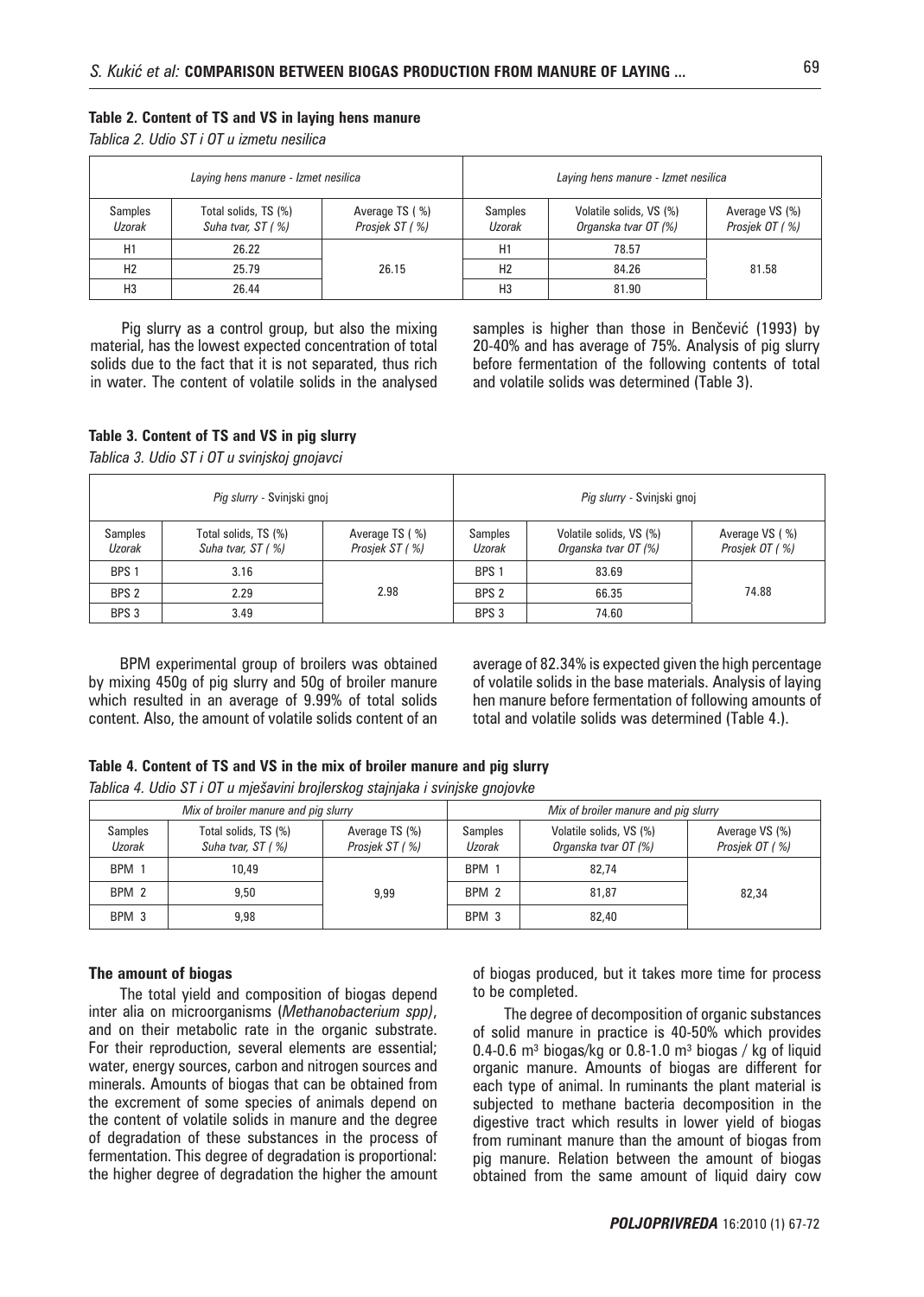manure (M), fattening cattle (G), pigs (S) and poultry (P) can be estimated on the basis of the ratio: M: G: S:  $P =$ 5: 7: 8 : 10 (Lebenger, 1995).

#### **Group 1 (H)**

In the first group the experiment was carried out with laying hens manure. Average 26% of TS was reduced to 10% of TS by mixing with water; trial unit of the substrate was 500 g which means that for every 191 g substrate 309 g of water was added. From those substrates prepared, with laying hens manure in three replicates, the average amount of biogas per day was obtained.



#### **Graph 1. Daily amount of biogas produced for H**

Grafikon 1. Dnevna količina proizvedenoge bioplina za N

Graph 1 shows the daily biogas production from laying hens manure, where it can be seen that in the 3rd day a sudden growth in production of biogas is observed, and after that gradual decline, with the particularly emphasis on the production between 15 and 20 days which was the most intensive.

# **Group 2 (BPM)**

In the second group the experiment was carried out with broiler manure mixed with pig slurry. To the 450 g of pig slurry also 50 g of broiler manure was added. The broiler manure had an average of 76.46% total solids and 87.08% of volatile, pig slurry an average of 2.98% total solids and 74.88% of volatile solids. From those substrates prepared with laying hens manure in three replicates, the average amount of biogas per day was obtained.



# **Graph 2. Daily amount of biogas produced for BPM**

*Grafikon 2. Dnevna proizvodnja bioplina za BSG*

The Graph 2 shows the daily production of biogas from broilers manure mixed with pig slurry where an extremely large increase is visible in production on the 2<sup>nd</sup> day with a total maximum of 2834 ml of biogas in the third day and the sharp fall in the sixth and 10th day. After the tenth day the production continues with average amounts of 200 to 700 ml of biogas up to 40 days.

# **Group 3 (CPS)**

In the third group pig slurry test was conducted and it also served as a control group. Pig slurry was not separated to contain a large amount of water. Control samples contained an average of 2.98% total solids and 74.88% organic matter. Experiments on such prepared pig slurry substrates were obtained in the average amount of biogas in the following days:



#### **Graph 3. Daily amount of biogas produced for CPS**

Grafikon 3. Dnevna količina proizvodnje bioplina za KSG

Graph 3 shows the daily biogas production from pig slurry. The production is characterized by an visible increase on the third day and a smaller jump on the ninth day after which we have a strong fall and oscillation of about 80 ml daily production to the end.

#### **Total amount of biogas**

Figure 4 shows the total amount of biogas produced from all three substrates (LH- layer hens, CPS - control pig slurry and BPM – broiler manure  $+$  pig slurry) by days where the apparent lower production of biogas is observed from CPS which is expected given the small amount of total solids LH : BPM :  $CPS = 10 : 9.99$  : 2.98. The ideal ratio of carbon and nitrogen in substrates for the production of biogas is  $C/N = 30 / 1$ . Breeding of broilers on straw (C / N = 90 / 1) greatly improved C / N ratio of broiler manure which is visible in the biogas yield which was two times higher than when it comes to laying hens  $(C / N = 7 / 1)$  which were kept in cages without bedding.



**Graph 4. The total amount of biogas for H, BPM and CPS** Grafikon 4. Ukupna količina bioplina za N, BSG i KSG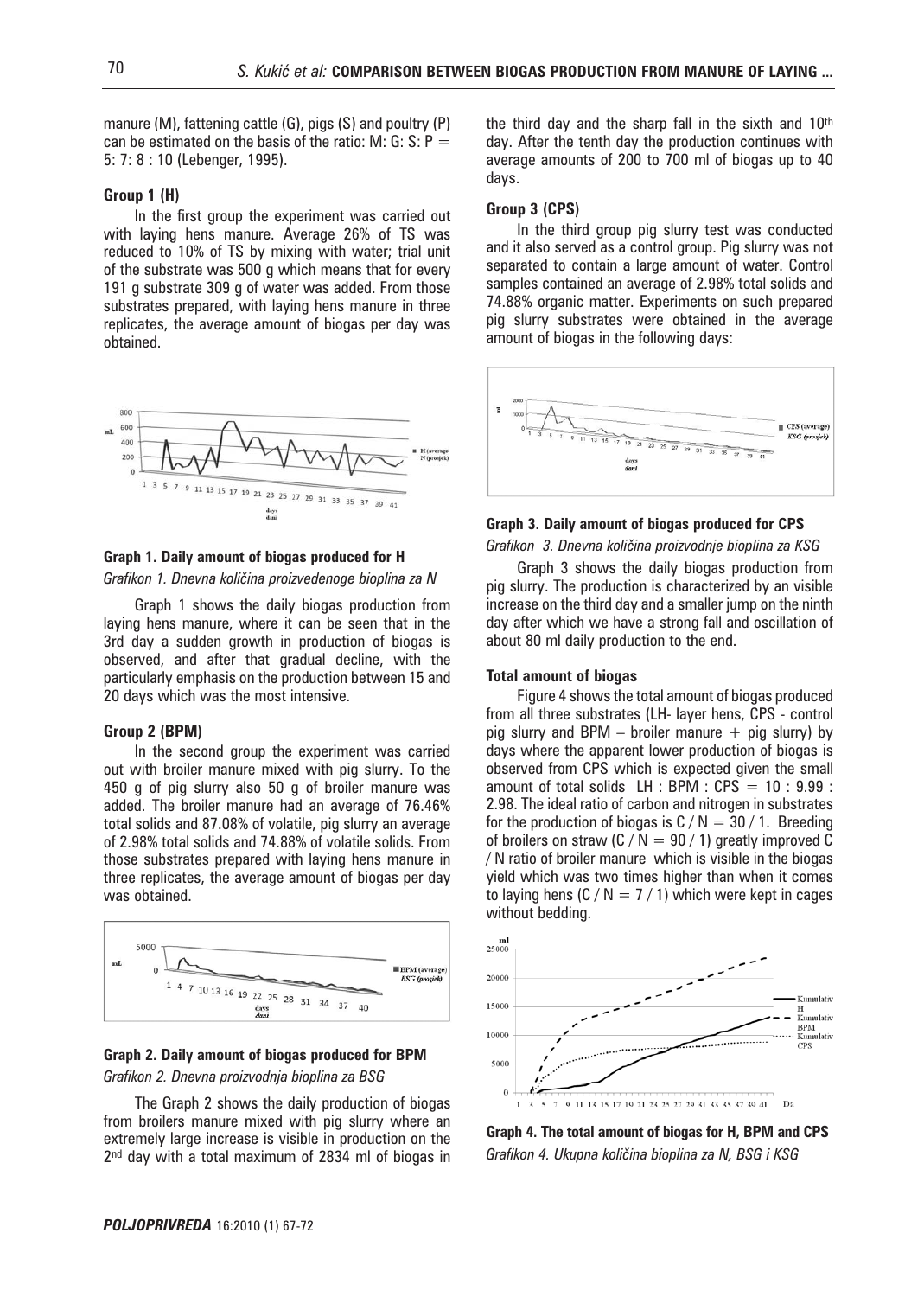Graph 5 shows the total amount of biogas at the end of the process. Dividing total amount of biogas obtained by fermentation of individual substrates with the amount of each substrate, which in our case is 500 g for each of the three samples, we get the amount of biogas produced per gram of substrate. Laying hens (H) produced a total of 26.36 ml of biogas per gram of substrate, mixture of broilers manure with pig slurry (BPM) 47.01 ml of biogas per gram of substrate and control pig slurry (CPS) 17.72 ml of biogas per gram of substrate.



**Graph 5. The total amount of biogas produced at the end of the process**

| Grafikon 5. Ukupna količina bioplina na kraju procesa |  |  |  |  |
|-------------------------------------------------------|--|--|--|--|
|                                                       |  |  |  |  |

# **Table 5. Energy value of biogas**

*Tablica 5. Energetska vrijednost bioplina*

# **Composition of biogas**

The composition of biogas depends on a number of factors such as temperature, substrate composition, the composition and number of microorganisms, pH, mixing, retention time, etc. The composition of the substrate determines the quantity and quality of the produced biogas. Substrats rich in carbohydrates provide the minimum amount of gas with low methane content. Better results are achieved with the substrates rich in proteins which yield higher amount of biogas of better quality and higher content of methane. The largest amounts of biogas can be produced from the fats rich substrates, which have high content of methane and thus the highest quality.

During the experiment the differences between production of biogas from the layer hens and broilers manure were not significant but the negative correlation was determined in nitrogen and methane amounts produced in particular substrates. In comparison with literature data shown in Table 5 biogas produced with the concentration of  $CH_4 = 62.05\%$  LH) and 63.09% (BPM) is of good quality and with approximate value of 23 MJ/m3 of energy.

| $CHa$ in biogas $(\%)$<br>$CH4$ u bioplinu (%)                | 56 | $\sim$<br>bΖ | 66 | / U | , L | 70 |    |
|---------------------------------------------------------------|----|--------------|----|-----|-----|----|----|
| Value (MJ/m <sup>3</sup> )<br>Vrijednost (MJ/m <sup>3</sup> ) | 20 | 22.1         | 24 | 25  | 26  | 28 | 30 |

(From Baličević et al., 2001; Dobričević, 1999; Domac, 1998; Lebenger, 1995)

According to Lebenger (1995) it can be calculated that 1m3 of biogas with 78% of methane in the terms of energy value corresponds to  $0.83 \text{ m}^3$  of natural gas, which allows the production of 6.1 kWh of electricity.

The analysis of experimental results of different concentrations of methane were determined in single substrates, but within the limits of 5%. The largest amount of methane was obtained from the BPM  $=$ 63.09% CH<sub>4</sub>, than LH = 62.05% CH<sub>4</sub>. The smallest amount of methane was obtained from the sample  $CPS = 58.30\% \text{ CH}_{4}$ . Satisfying ratio of C/N in this case contributed to the quality of gas in BPM substrates with the highest percentage of methane.

# **CONCLUSION**

According to conducted laboratory studies of biogas production from poultry manure and pig slurry positive correlation between high amounts of TS and the amount of produced biogas was established. Amount of TS has no significant effect on the quality of biogas i.e. methane concentration. Also the negative effect of nitrogen concentration on the concentration of methane was observed, i.e. the higher is nitrogen concentration the lower the concentration of methane. Production of biogas from poultry manure provides a good technological solution for the production of electricity and heat and thus reduces the costs of import of energy and oil products. With biogas production from manure poultry farms can become electrical and thermal energy producers and thus reduce greenhouse gas emissions. The good example of this is Germany, where in 2009 biogas was produced from more than 4400 plants. The total installed power was 1600 MW which supplied 3.6 million households with electricity. In 2009 Germany had recorded 700 independent households (energy independent), and biogas production meets 40-50% of energy consumption in some small regions. There are 11 000 employers in the sector of biogas production in 1000 companies. Given the large amount of biomass and farm waste in Republic of Croatia there are great potentials to replace a portion of fossil fuels with renewables and thus ensure peaceful future for generations to come.